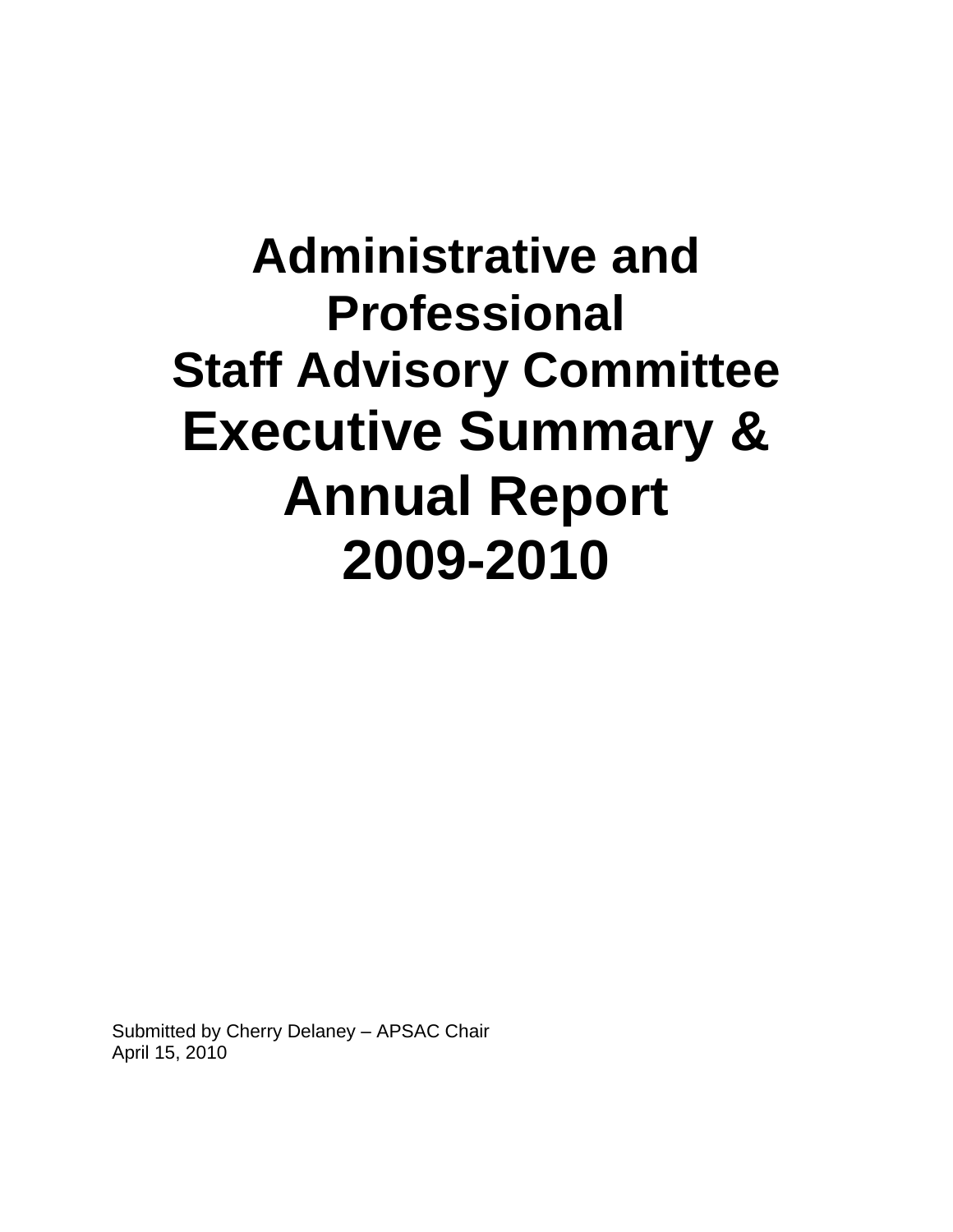## **Contents**

| Membership and Staff Relations submitted by Kevin Maurer, Subcommittee Chair |  |
|------------------------------------------------------------------------------|--|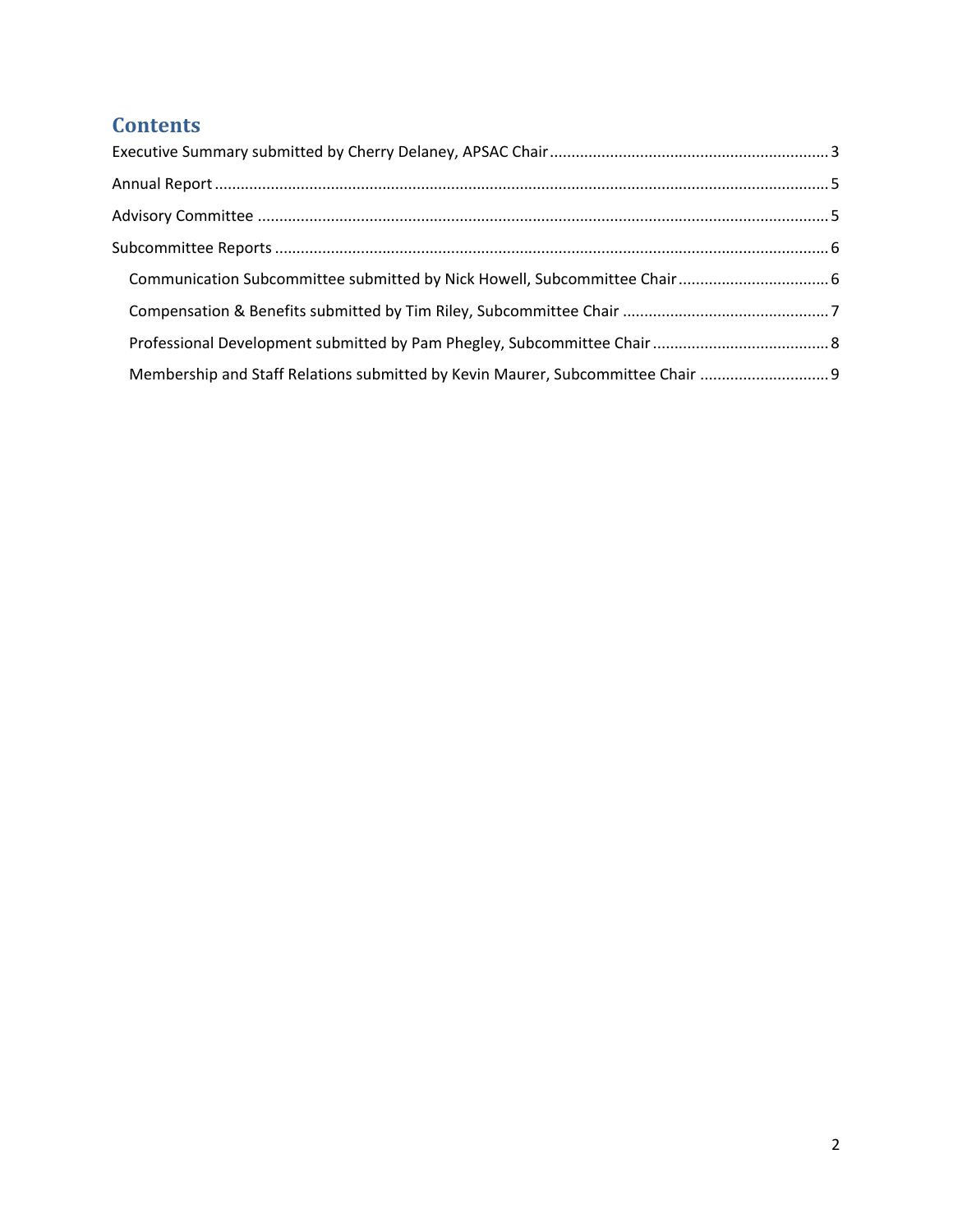## <span id="page-2-0"></span>**Executive Summary submitted by Cherry Delaney, APSAC Chair**

The following were highlights of the past year:

- 1. APSAC was invited to participate on several search committees to recommend individuals to fill vacancies for top administrative positions: Executive Vice President for Business and Finance, Treasurer search: Pam Phegley served Vice Provost for Diversity and Inclusion search: Mark Sobers served Executive Vice President for Human Resources, a newly created position: Cherry Delaney served Executive Vice President for Academic Affairs and Provost search: Jackie Butram served
- 2. The October meeting was again a joint session of the full memberships of both APSAC and CSSAC. A proposed non-smoking policy was presented by Executive Vice President Al Diaz, and he asked for CSSAC and APSAC endorsement. The non-smoking policy was the major topic of this year's joint meeting.
- 3. Cherry Delaney and Nick Howell attended the CIC-APSC (CIC Association of Professional Staff Councils) meeting held in Chicago to address mutual concerns brought about by the economic situations throughout the nation. During normal operations, this committee, made up of representatives from the Big Ten Universities and the University of Chicago, would share common concerns, compare the status of A/P staff on the various campuses, hold quarterly teleconference calls and attend the annual conference in Chicago each October. The CIC-APSC group had not met for a number of years in person and it allowed greater discussion about how each university handled issues. There had not been enough interest from any school to have an in-person meeting. It was our goal that Purdue take the lead to bring this valuable benchmarking, networking and data-sharing committee back to life.
- 4. APSAC was granted its own non-voting, non-alternating APSAC/CSSAC University Senate seat, rather than the one seat shared with CSSAC in the past. This allows an APSAC representative to attend the University senate meetings and report back to APSAC about initiatives being reviewed in that forum.
- 5. APSAC Chair, Cherry Delaney, and Vice-Chair, Nick Howell, were invited to contribute to the newly formed Steering Committee for Sustaining New Synergies that started meeting in November, 2009.
- 6. APSAC Chair, Cherry Delaney, was asked to participate in the review of four outside consulting firms to possibly be brought to Purdue to help with a transformational restructuring that would be done to assist in budget cuts and strategic initiatives.
- 7. In February, APSAC sent a letter to Executive Vice President Diaz and Woodson outlining concerns with proposed cost cutting initiatives that would adversely impact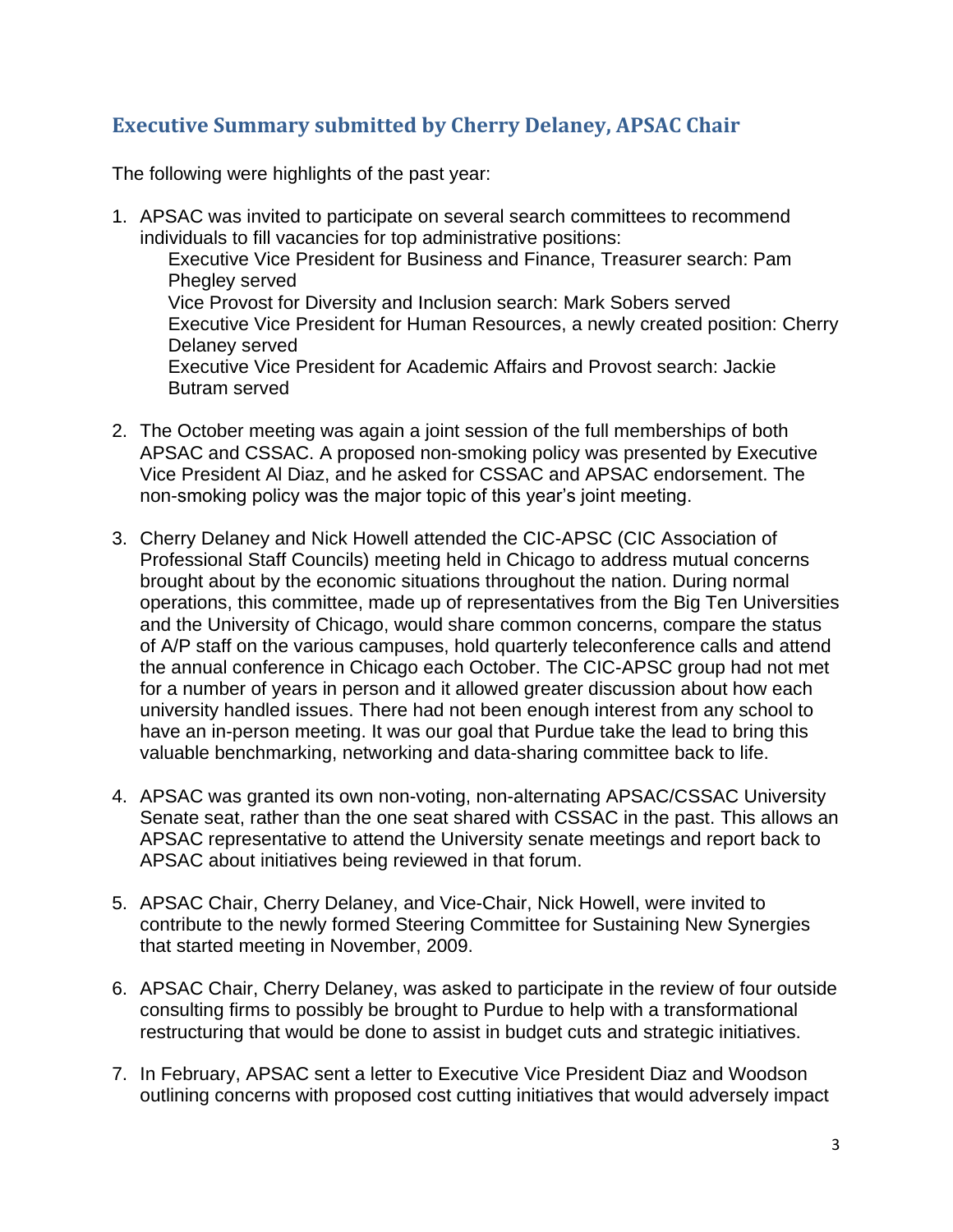staff and faculty at the university. The letter was presented prior to their meeting with the Board of Trustees.

- 8. APSAC partnered with William Lovell to manage his endowment for a leadership series to be presented yearly. The leadership endowment had been moved from one hosting organization to another and he wanted to find a more permanent organization to continue his vision for providing leadership training for Purdue staff. APSAC willingly offered to partner with him to continue this program. Our first session, "Crucial Conversations" filled within a very short period of time. The presentation differs from our usual format in that APSAC is purchasing the book for the 100 attendees and sending it to the registered attendees prior to the day of the talk. They will also be given homework to complete prior to the presentation. The speaker, an Extension agent from Marion County, George Okantey, will present the program.
- 9. APSAC hosted a forum for staff about the possible Sustaining New Synergies options to save money and to streamline the costs and workings of the university in order to be financially sustainable throughout this economic downturn. To my knowledge, it was the first time that APSAC had offered a forum to staff to address issues of such relevant significance. There were about 250 in attendance in Stewart Center and another 485 staff at both regional campuses and the West Lafayette campus watched it via streaming video. The link to the video remains active for staff to view at their convenience.
- 10.APSAC chair and vice chair were invited to meet with members of the accreditation committee to speak about the staff position on the quality of life and answer questions that the accreditation team asked about the administration.
- 11.APSAC worked with various groups on campus to promote a staff memorial service to be held during the week following Gala Week in April. Our ceremony will again include APSAC, CSSAC, and PURA.
- 12. After much effort, Nick Howell was able to update our e-mail distribution list by constituency area. Some redistribution of constituents was made to be more equitable in representation.
- 13.Attempts to update the APSAC logo were finally completed.
- 14.At the request of the Assistant Director of Human Resource Training and Development, four APSAC members joined forces with four CSSAC members to participate on a university-wide Staff Training and Development Steering Committee.
- 15.APSAC chair was asked to meet regarding the need for offering some designated structures for smokers upon implementation of the non-smoking policy to take effect July 1, 2010.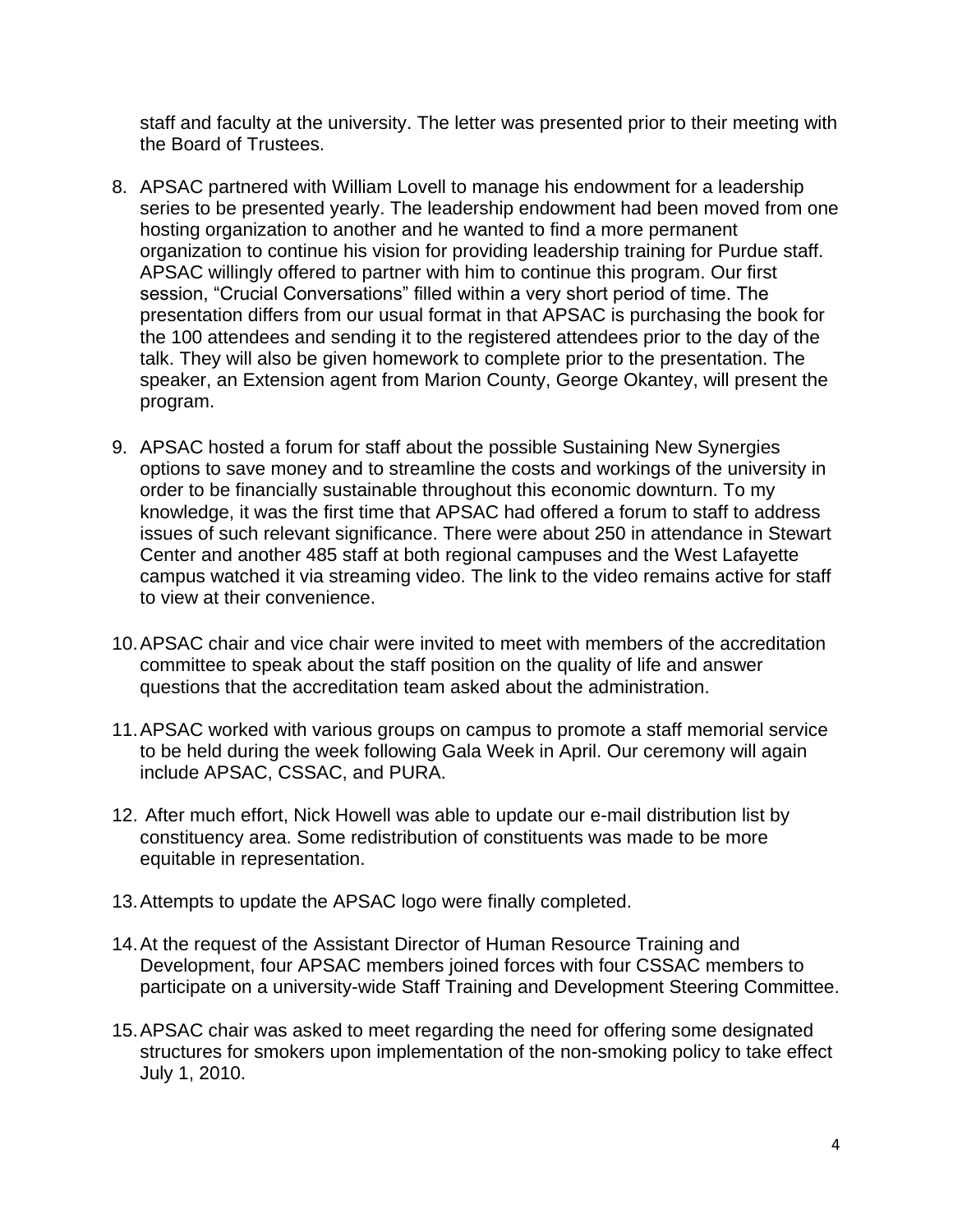## <span id="page-4-1"></span><span id="page-4-0"></span>**Annual Report**

## **Advisory Committee**

Chairperson of the Administrative Professional Staff Advisory Committee

Cherry Delaney cdelaney@purdue.edu

The responsibility of the Administrative Professional Staff Advisory Committee is to advise the President, Executive Vice President for Academic Affairs &Provost and Executive Vice President for Business and Finance, Treasurer on any matter of concern to the staff .The Administrative and Professional Staff Advisory Committee (APSAC), is the A/P staff member's link to the university administration. As such, APSAC's role is to provide advice and guidance to the university administration when they are forming University policy and to communicate important information from the administration to A/P staff members throughout the university. As an advisory committee, APSAC meets monthly to discuss and make recommendations on issues that are important to A/P staff. Much of the committee's work is completed through our Communications, Membership and Staff Relations, Compensation and Benefits and Professional Development subcommittees.

During our 2009-2010 year, APSAC represented A/P staff on key University Committees:

- the search committee for the newly created Vice President of Diversity and **Inclusion**
- the search committee for the newly created Vice President of Human Resources position
- the search committee for a new Executive Vice President for Academic Affairs and Provost
- the committee to review four consulting firms to present their vision for working with Purdue to create transformational changes to help with current budget issues.
- the steering committee for professional development and training
- the steering committee for sustaining new synergies

APSAC's ongoing focus is to provide communications to A/P staff, increase the visibility of A/P staff concerns, and provide proactive action on issues that are important to A/P staff and the university. Towards this end, we have:

- Hosted a forum on Sustaining New Synergies
- Updated the APSAC website [\(www.purdue.edu/apsac\)](http://www.purdue.edu/apsac) monthly
- Continued sending our monthly informational updates via e-mail to respective constituencies and reviewed our marketing initiatives.
- Promoted and sponsored professional development and self-improvement programs and surveyed constituencies for feedback on their concerns.
- Welcomed newly hired A/P staff members through personalized welcome letters, luggage handle covers, and APSAC representative contact information.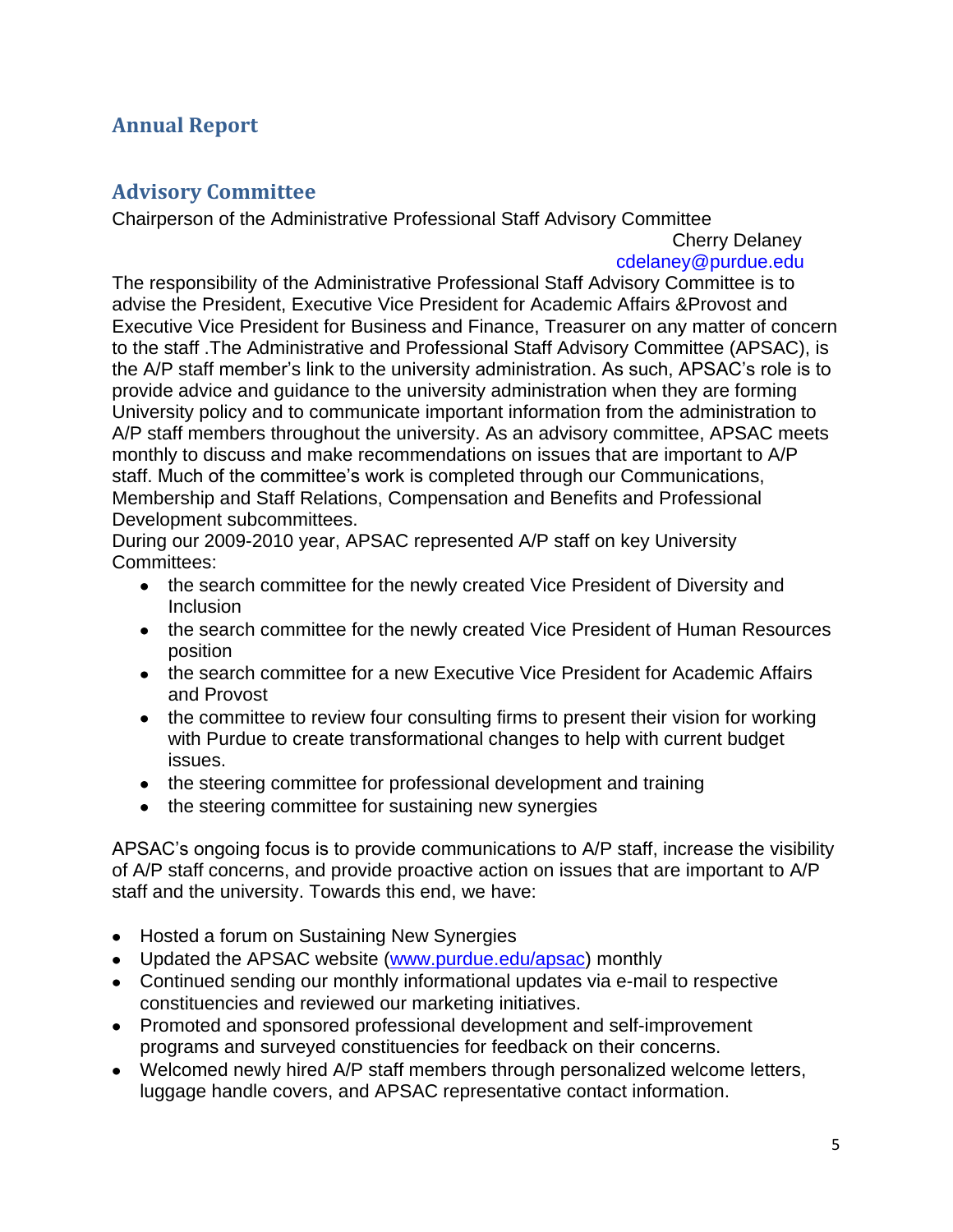Revived the CIC Association of Professional Staff Councils to increase communication with peer institutions and held the first in person meeting in over three years.

APSAC invited several guest speakers to present current issues on campus consideration

- Jim Almond University Officer's Report (monthly), and the University budget
- Robert McMains, Vice President for Physical Facilities
- Dr. Steve Thompson/Dr. Lori Corriveau Tour of the Vet Teaching Hospital
- Provost, Randy Woodson and Executive Vice President, Al Diaz and Vice President for Diversity and Inclusion, Christine Taylor
- Howard Taylor, Director Division of Recreational Sports Center
- Dr. Christine Taylor, Vice Provost for Diversity and Inclusion
- Jessica Teets, University Policy Office Coordinator spoke on the Policy on Policies

Ongoing priorities for APSAC include:

- Restructuring the medical insurance premium tier to eliminate instances of employees receiving a decrease in take home pay after receiving a pay raise
- Ensuring the continued viability of CIC-APSC
- Ensuring the continued partnership with CSSAC in pursuit of common goals
- Nurturing our partnership with the University Senate
- Ensuring the continuity of the APSAC/CSSAC/PURA annual memorial service each April and establishing a permanent memorial site dedicated to these organizations
- Pursuing an effective means of updating constituency e-mail distribution lists to promote more efficient and accurate communication throughout the university

At the April 2010 meeting, Robin Shanks was elected APSAC Vice Chair for 2010/2011. Kevin Maurer, Tim Riley and Cherry Delaney were also elected to serve as emeritus members for another year in an advisory and nonvoting capacity.

<span id="page-5-0"></span>Nick Howell will become APSAC Chair on June 1, 2010.

## **Subcommittee Reports**

The following key accomplishments of each subcommittee were the result of hard work and thoughtful implementation.

#### <span id="page-5-1"></span>**Communication Subcommittee submitted by Nick Howell, Subcommittee Chair**

The Communications Subcommittee's mission is to promote and market APSAC initiatives and inform our Administrative Professional (A/P) constituents. This is done by monthly updates sent to all constituents and by providing current information on the APSAC website.

This subcommittee is composed of liaison Vice Chairs from the other three subcommittees, and works with the other APSAC subcommittees to make sure important information is effectively communicated to all A/P staff. Responsibilities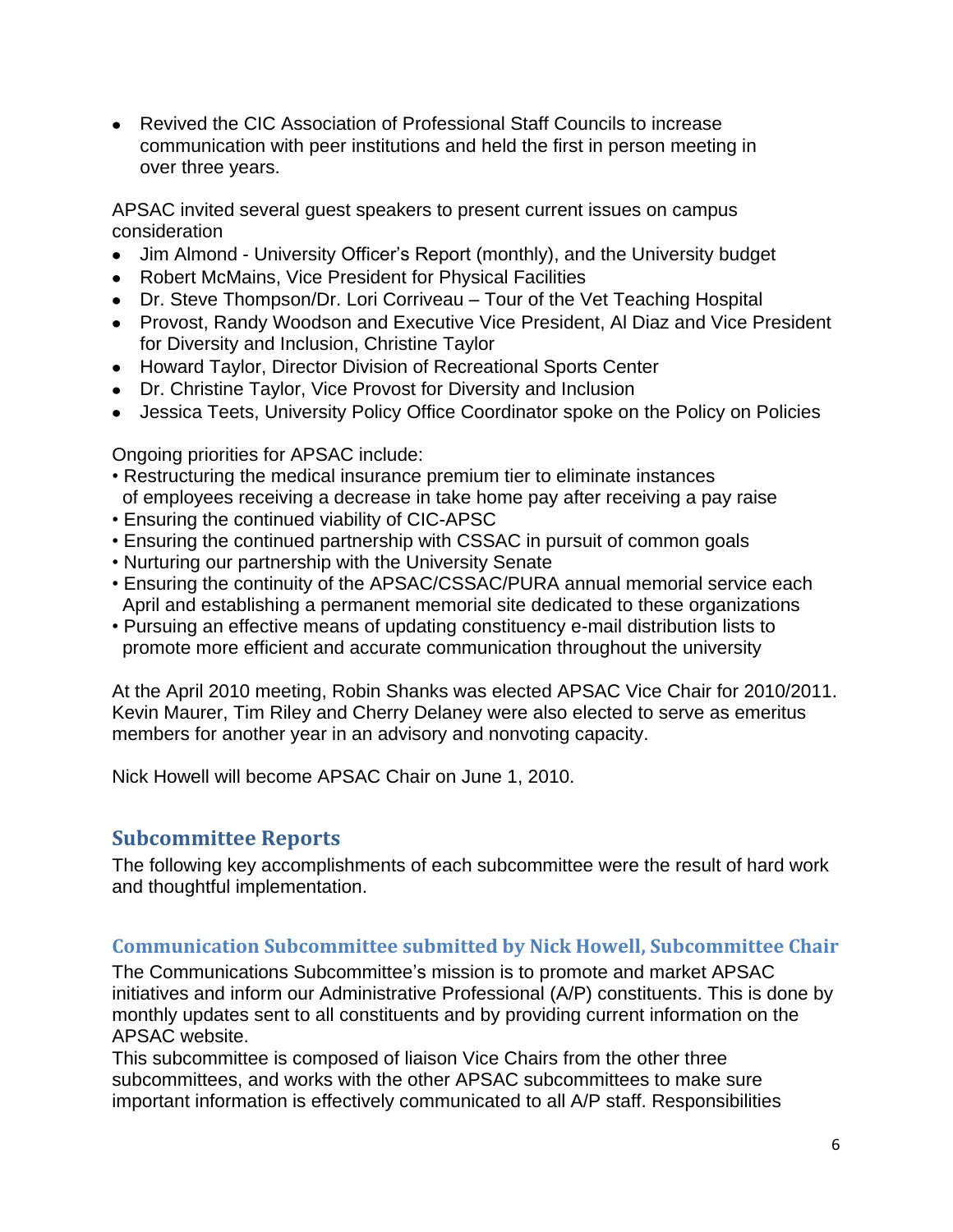include establishing guidelines and specifications for brochures and fliers, defining procedures for web site maintenance, and assessing the overall effectiveness of communication efforts across subcommittees.

#### **Continual Updates**

- Continually updated membership list with new member additions
- APSAC updates continually added to the website and shared with fellow representatives and archived these to the APSAC website
- Added year of tenure for each representative to
- Worked on APSAC Strategic Initiatives and Mission Statement

#### **Marketing Initiatives for 2009**

- APSAC logo was updated
- In an effort to grow the visibility of APSAC and grow its influence, four APSAC representatives are serving as members of the Human Resources Training and Career Development Steering committee
- The Sustaining New Synergies forum was live streamed and the archived link was placed on the APSAC website

#### **Organizational Initiatives**

- Created a detailed list of duties for the incoming communication vice chair
- Worked on the APSAC Strategic Initiatives and Mission Statement

#### <span id="page-6-0"></span>**Compensation & Benefits submitted by Tim Riley, Subcommittee Chair**

The APSAC 2009-2010 Compensation & Benefits Sub-Committee continued to provide feedback and proposals concerning current salary structures, health benefits, leave policies, retirement as well as other compensation & benefit concerns of our A/P staff. Due to recent economic conditions, it has been a challenging year. However, we feel the committee had excellent representation and feedback on many concerns & issues.

The Committee consisted of eight members, including one from our North Central campus. Compensation & Benefit committee members enhanced their value to their constituency by serving on the following additional sub-committees or ad-hoc committees: Faculty Compensation & Benefits Committee, Staff Appeals Board, and Training/Career Development Steering Committee.

The Committee had over 125 contacts with constituents and human resources staff utilizing e-mail, unit meetings, face-to-face meetings, phone, and mail, regarding various compensation and benefit issues. The breakdowns by subject for these contacts are:

| <b>Food Court Staff Discounts</b> |  |
|-----------------------------------|--|
| Medical Coverage                  |  |
| <b>Medical Coverage Tiers</b>     |  |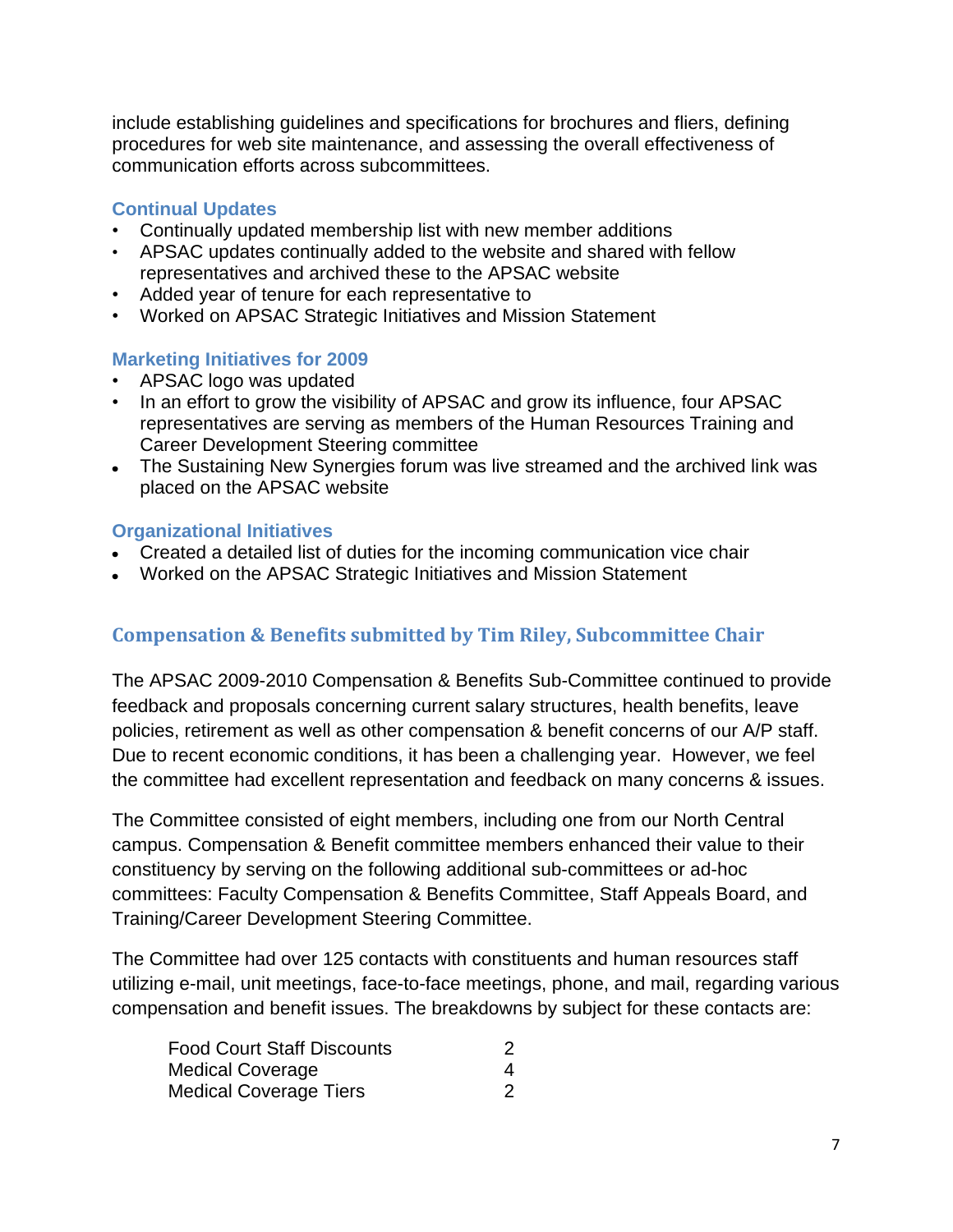| <b>RIF Policies</b>                   |                |
|---------------------------------------|----------------|
| <b>Smoke Free Campus Policy</b>       | 93             |
| <b>Professional Development</b>       | 1              |
| <b>Health Savings Accounts</b>        | $\overline{2}$ |
| <b>Retirement Benefits</b>            | 1              |
| <b>AP Mailing Lists</b>               | 1              |
| <b>CIGNA Website</b>                  | 1              |
| <b>New Synergies</b>                  | 8              |
| Parking Pass Issues / Benefits        | 3              |
| <b>Tuition Reduction / Fee Remits</b> | 3              |
| 3 Year Waiting TIAA Period            | 1              |
| Salary Freeze / Benefit Costs         | 2              |

Initiatives of the Compensation & Benefits subcommittee in 2009 included:

- Committee had representative serve on the search committee for the Vice Provost of Diversity and Inclusion
- Assigned representative to serve on committee reviewing Retirement/Investment Options
- Assessed and provided feedback on the Hewitt Benefit Comparison Review
- Reviewed and provided feedback on adoption benefits proposal
- Paper Reduction Initiative: Met w/ Staff from Athletics, Convocations, & Printing Services to reduce duplicate mailings and propose solutions to reduce fliers & other advertisements
- Representation on the Sustaining New Synergies Steering Committee
- Preparation of Database of Employee Perks to add to the APSAC website
- Continued to stress the need of a Dental Plan here at Purdue University, although tough budgetary cuts have obviously halted any plans—important to keep this on the radar

We feel that we have made great progress this year and have begun to see some positive changes occurring here at Purdue University. Our goals for 2010-11 are to continue to place A/P staff concerns at the forefront of the committee and to serve as a strong voice during these challenging economic times.

## <span id="page-7-0"></span>**Professional Development submitted by Pam Phegley, Subcommittee Chair**

The Professional Development Subcommittee continued to provide professional training and staff opportunities for APSAC members through the APSAC grant fund.

Continuation of a yearly review and revision of the grant application and selection process. The PD subcommittee adopted a more simple and user friendly version for 2009 applicants.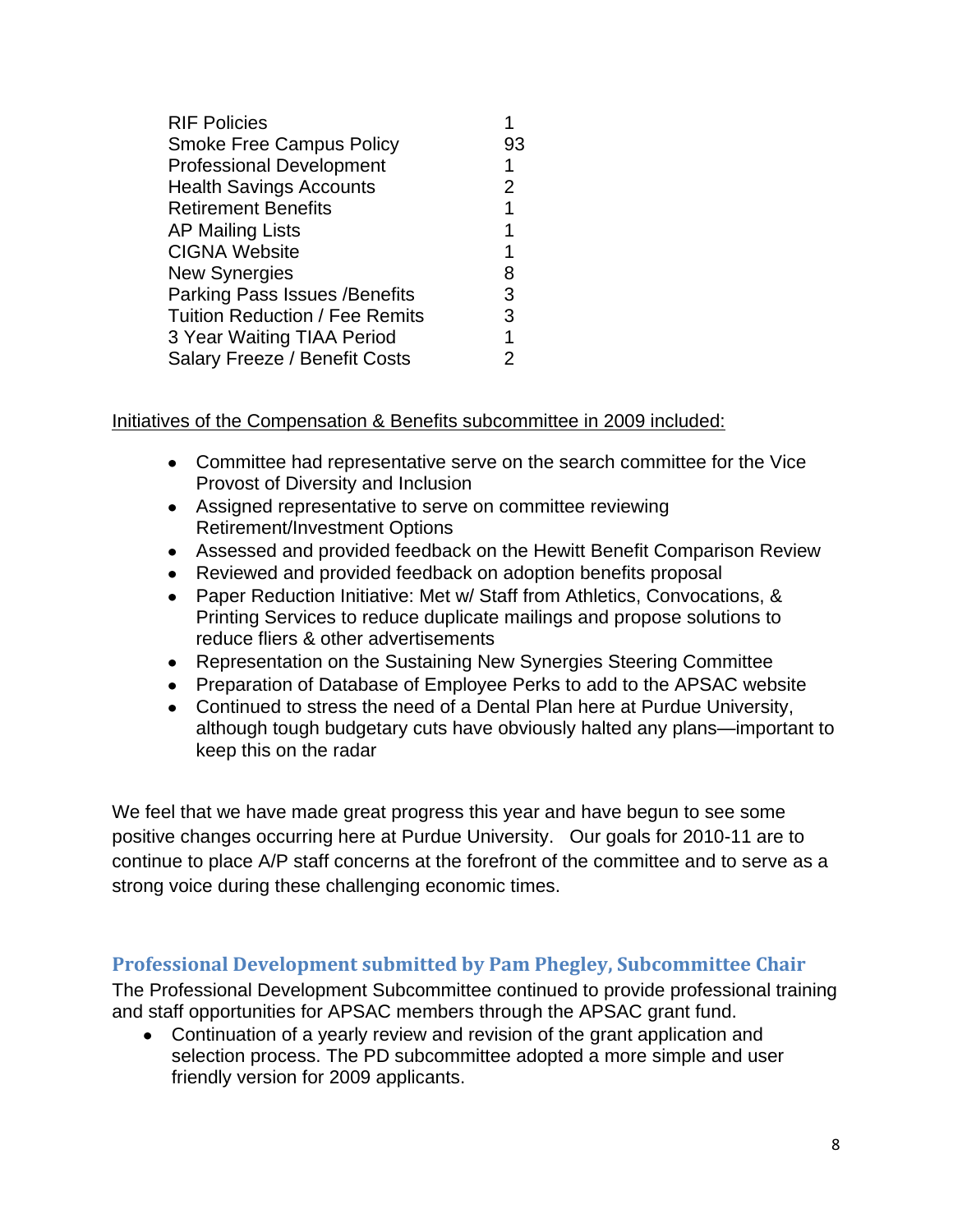• The spring 2009 PD Grant applications numbered 45, of which 30 applicants received monetary awards of up to \$425 each. Due to limited funds available, it was decided to maximize the number of award recipients rather than issue the \$750 maximum allowable award amount to fewer individuals. The total funds awarded came to \$12,645.00.

Fall 2009 / spring 2010Professional Development Subcommittee members are:

- Dan Annarino
- Marsha Freeland
- Michelle Gilhooly
- Dachea Hill-Bryan
- Amy Keene
- Olivia Maddox
- Mollie Pennock
- Pam Phegley, chair
- Linda Rose
- Lenny Seidel
- Robin Shanks
- Dave Tate
- Ed Wiercioch, vice-chair

#### **Professional Development Events**

- April 28, 2009: "Personal Finances Need a Bailout? So Stimulate Me!"; Panel **Discussion**
- November 19, 2009: "Championship Thinking"; Tom Zupancic, in cooperation with Extension

#### **Professional Development Grant**

- Spring 2009: 30 grants awarded totaling \$12,750
- Fall 2009: 13 grants awarded totaling \$9,480

#### **Other activities**

- Review and revision of Grant Application and Evaluation
- Selection of Amy Keene as vice-chair for 2010

## <span id="page-8-0"></span>**Membership and Staff Relations submitted by Kevin Maurer, Subcommittee Chair**

The Membership and Staff Relations (MSR) subcommittee's mission is to provide support to APSAC members and the Administrative/Professional staff members they represent. This year, under Chair Kevin Maurer, the MSR subcommittee set and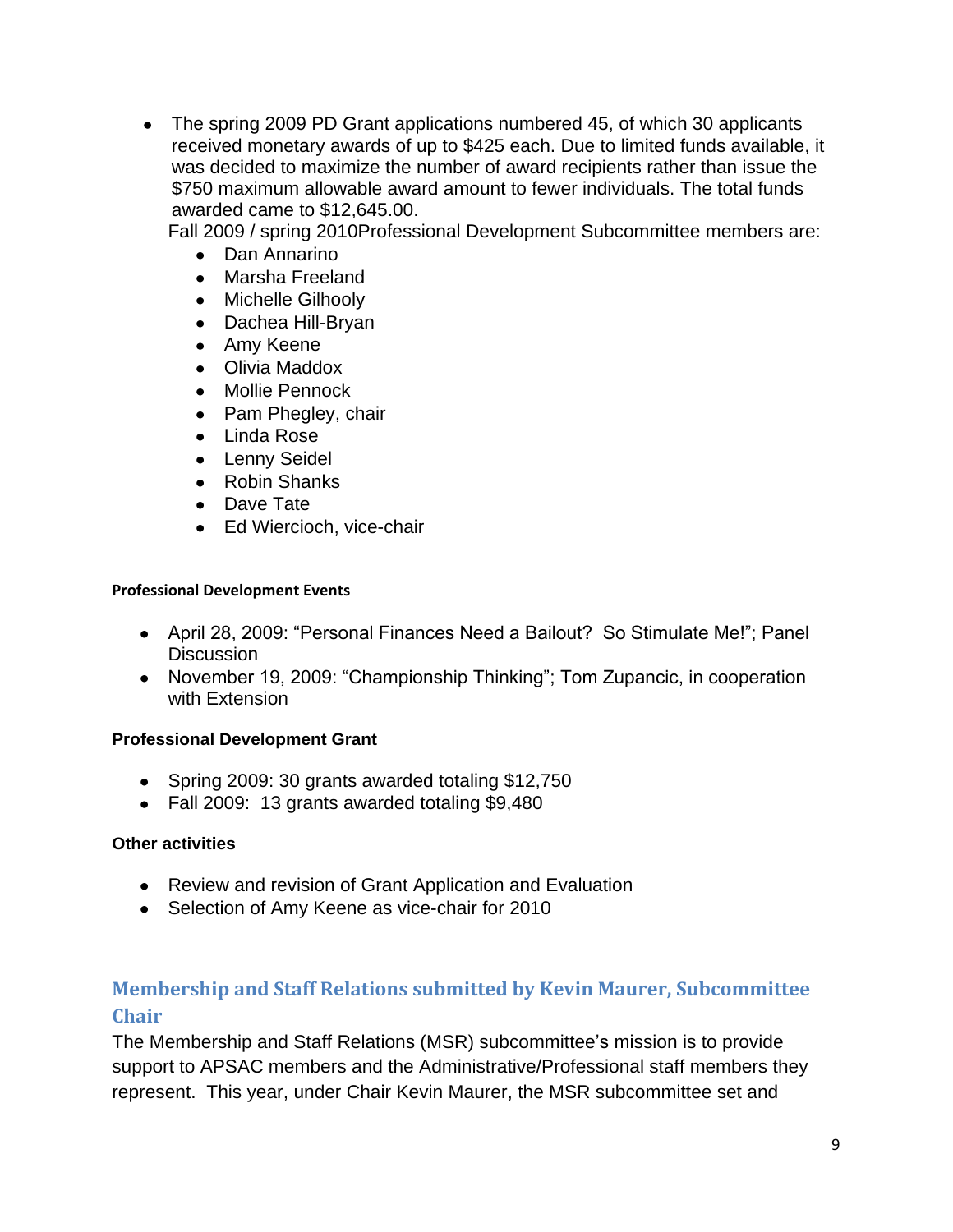accomplished a number of goals. One of the first goals was to rebuild the MSR subcommittee. Many of the members who resigned from APSAC in 2008 were also assigned to the MSR subcommittee. Michelle Davis and Bonnie Fox agreed to move subcommittees and joined MSR. Michelle was selected as the 2009 MSR Vice Chair. This spring, with a full subcommittee and the assistance of the APSAC Chair and Members Emeritus, MSR sought and interviewed applicants from across the West Lafayette campus for seven open positions. The areas of vacancy for the June 1, 2009 – May 31, 2012 term for the West Lafayette campus were:

- College of Engineering
- Colleges of Pharmacy, Nursing & Health Sciences, and College of Technology
- Vice President for Information Technology
- Vice President for Housing and Food Services
- Intercollegiate Athletics, Senior Vice President for Advancement, Dean of the Graduate School, Vice President for Human Relations, Vice President for Research, Vice President for Governmental Relations
- College of Agriculture, including Cooperative Extension Services (2 vacancies)

This number of vacancies is down from eleven open positions during the 2008 recruiting period. In all, there was a slight decrease in the number of applicants (13 for 7 positions). Having an almost 2:1 candidate ratio made selecting new members difficult due to the high caliber of applicants, however, there were three areas of representation with only one candidate, in part due to confusion about reporting lines. Fortunately, there were no areas where no one initially applied. With two four-year terms filled in 2008 and with no members departing before the completion of their terms during 2009, MSR has rebalanced the recruiting cycle going forward.

MSR continued the APSAC mentoring program by assigning second- and third-year members as both primary and secondary mentors to new members in April. Primary mentors were on the same subcommittee as their incoming mentee was assigned to, with the hopes of helping new members not only transition on to APSAC but also on to their subcommittee. Mentors were asked to host new members at the May reception. In addition, MSR provided materials offering guidance to mentors on their responsibilities with new members. In June, Mark Straw and Lynn Holland joined the MSR subcommittee. Susan Byers, from the IPFW regional campus, also serves on the MSR subcommittee.

As a part of the mentoring program, MSR provides a new member guide presented to new members in May. This guide provides introductory and training materials on:

- APSAC Overview
- Policies and Procedures
- Strategic Plan
- Communicating with Constituents